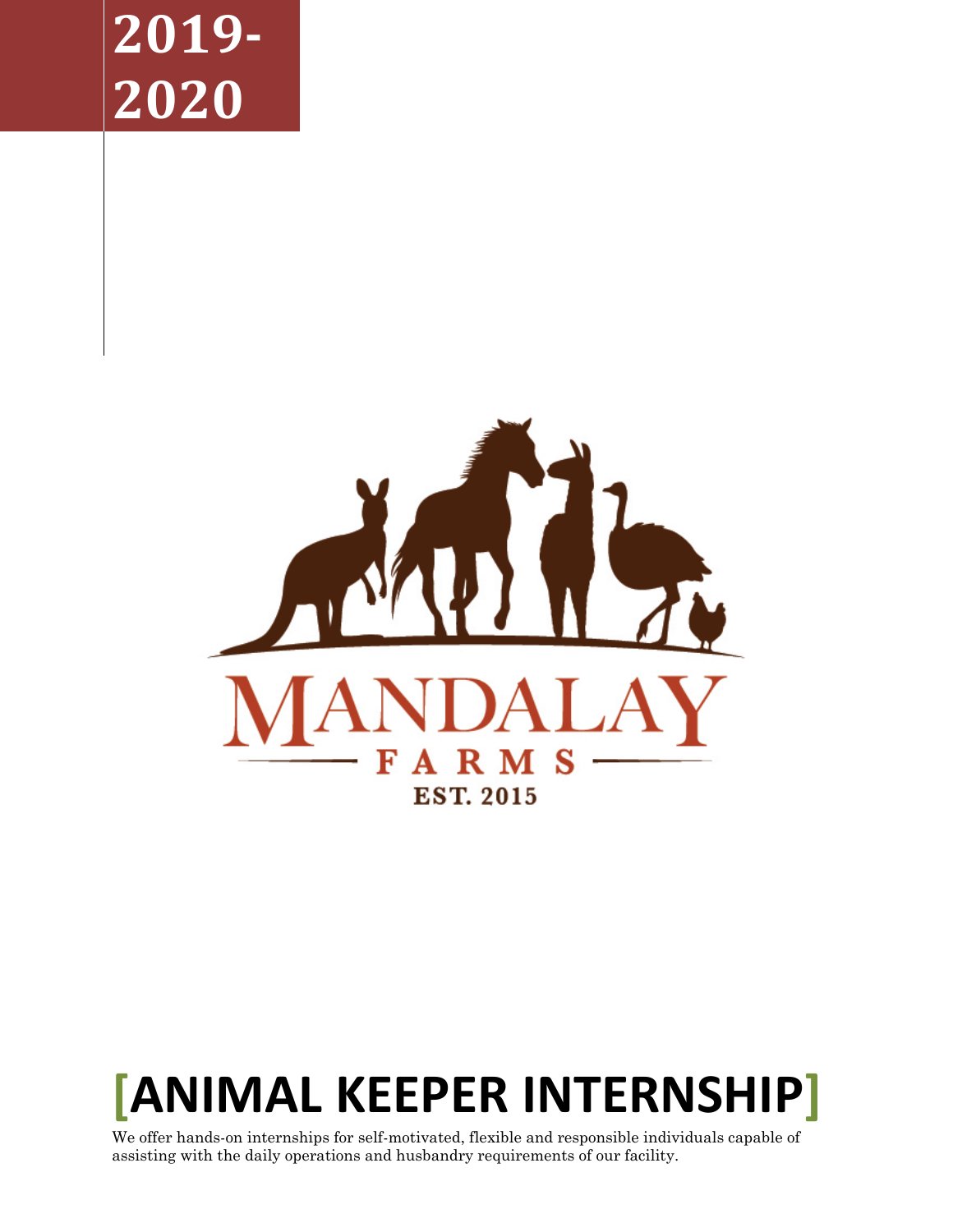Mandalay Farms (Weisberg Stables LLC) is a 20-acre private equestrian, farm and exotic animal facility located in Jupiter, Florida. Mandalay Farms is licensed by FWC & USDA and is a member of the [Farm Based Education Association](http://www.farmbasededucation.org/) (FBEA), the [International Association of Human-Animal Interaction Organizations](http://iahaio.org/) (IAHAIO), [Professional Association of Therapeutic Horsemanship](https://www.pathintl.org/) (PATH), [Florida](https://visitfloridafarms.com/)  [Agritourism Association,](https://visitfloridafarms.com/) and the [American Association of Zookeepers.](https://aazk.org/)

We offer unique Animal Keeper internships, with a variety of species, for undergraduate or graduate students with an interest in: Animal Education & Outreach, Animal Husbandry, Training and Nutrition or Animal Assisted Education, therapies or interactions.

#### **Ambassador Animal collection includes:**

**Equines:** BLM Mustangs, Quarter Horse, Welsh Ponies, Appaloosa Horse, Shetland Ponies, Miniature horses, and miniature donkeys

**Avian:** Toco Toucan, Curl Crested Aracari, Kookaburra, Emus and Cockatiels

**Small Mammals:** Southern Tamandua, White-nosed Coatis, Striped Skunk, Prehensile Tailed porcupine, African crested porcupine, Black Tail Dwarf Hairy porcupine, Patagonian Maras, Guinea Pigs, Continental Giant Rabbits, Angora Rabbits, and Dwarf Rabbits.

**Primates:** Ruffed lemurs

**Farm Animals:** Chickens, Turkeys, Llamas, goats, pot-bellied pigs

**Reptiles:** Pancake, Ornamental Box, Galapagos, Indian Star, Sulcatta, and Aldabra tortoises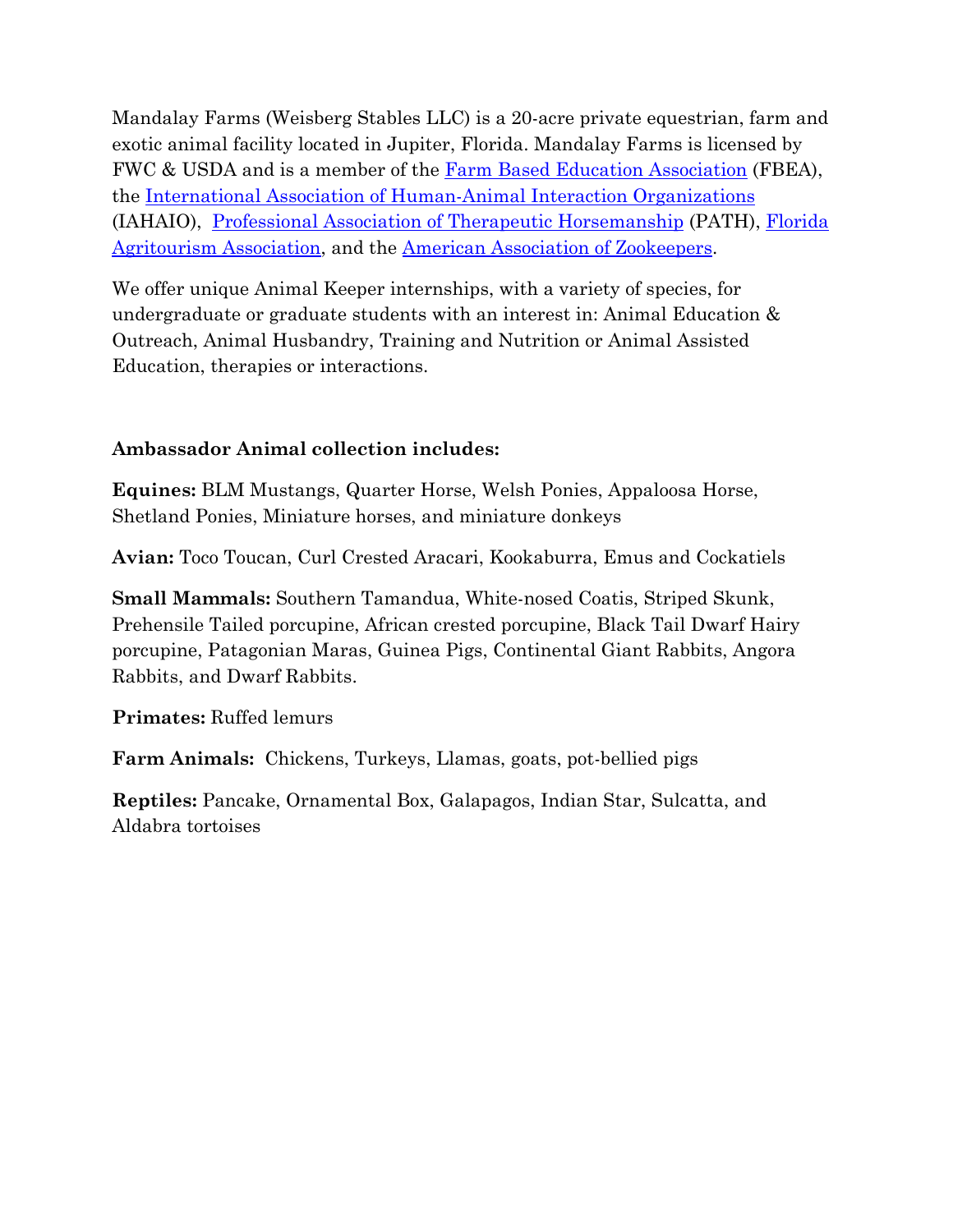## **Internship Programs**

**The PAID Animal Keeper and Nutritionist Internship** is designed to provide an immersive experience to students interested in pursuing a career in zoo keeping. Intern will learn about professional animal care standards, USDA and FWC Standards, safety principals as well as receive detailed instruction on daily animal care.

Interns participate in various aspects of animal care, diet preparation, husbandry, enrichment and training. The educational opportunities provided to our interns allow them to gain insight into animal care and behavior through training, and shadowing hands-on experiences.

#### **Responsibilities for this internship include:**

- Cleaning, maintenance and alteration of animal enclosures, exhibits and cages
- Record keeping of daily activities, animal nutrition, observances and training programs
- Creating enrichment and learning animal behavior
- Assisting with Operant conditioning and maintenance training
- Commissary rotation to include ordering, diet preparation, and sanitation of area in accordance with USDA requirements
- Participation in regular health care routines

#### **Schedule Requirement:**

Intern must work a minimum of 25-35 hours per week with a minimum 15-week commitment. Please be aware that internship may require working on holidays or weekends.

**Availability:** Two interns are chosen for Spring, Summer, Fall or Winter

#### **Internship Project (independent of animal care shifts)**

- Develop and implement a simple behavior to train for an animal in our collection using operant conditioning
- Design and implement a new enrichment item for an animal in our collection to encourage natural behavior(s)
- Design or redesign a habitat for a species chosen by your supervisor.

**Assigned Reading:** Animal Care Manuals, Don't shoot the dog, Karen Pryor, Animal Welfare Act, Mandalay Farms Policy & Procedures manual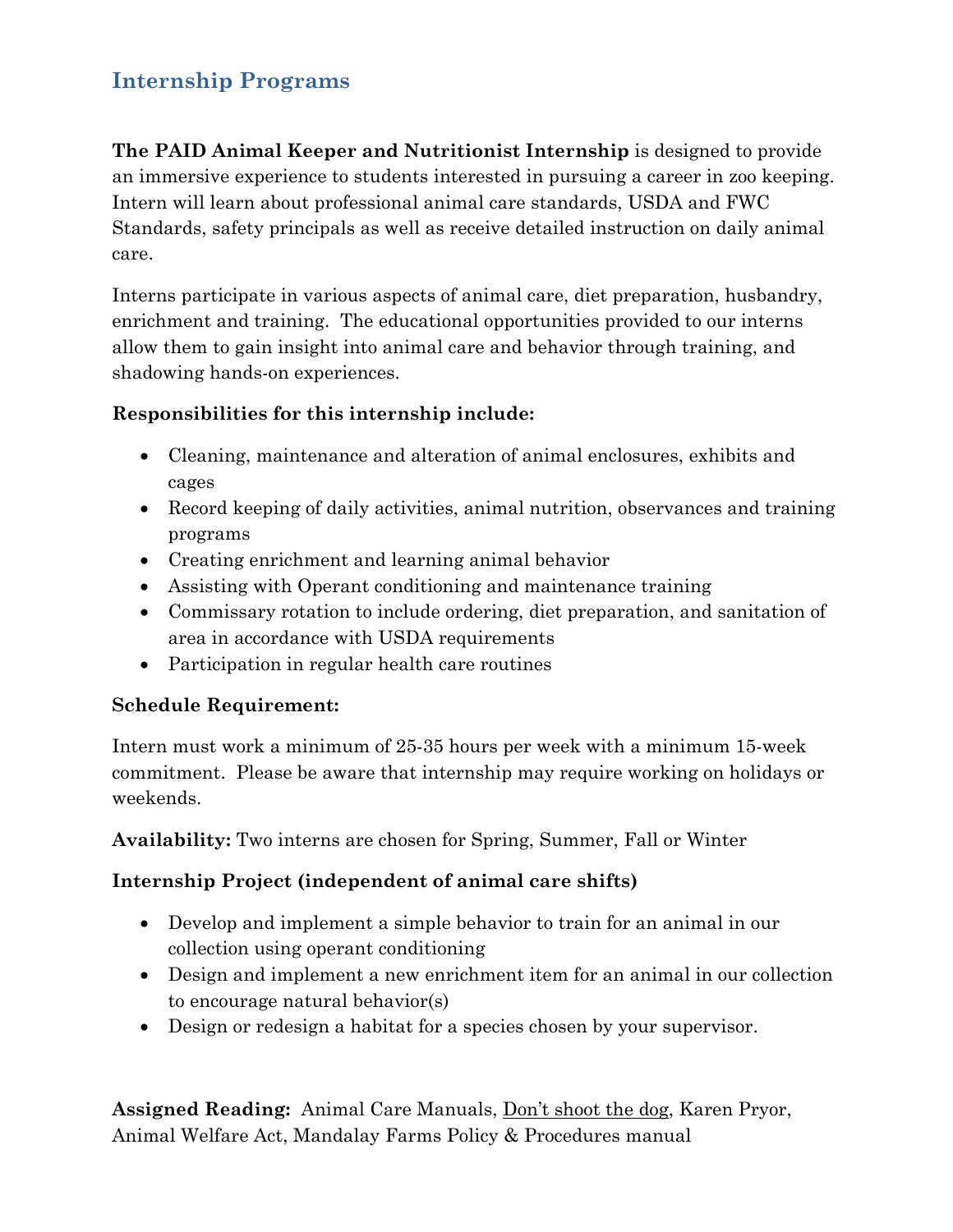**The UNPAID Education & Outreach internship** offers a great opportunity to work with a wide range of animals and learn valuable husbandry techniques necessary to becoming a successful zookeeper. This program is designed to provide an immersive experience for students who are interested specifically in education and outreach programs with Ambassador Animals.

Responsibilities for this internship include:

- Directly assist with all aspects of animal husbandry, operant conditioning, behavioral enrichment, and diet preparation ;
- Record keeping of daily activities, animal nutrition, observances and training programs;
- Educating and engaging guests on tour or during outreach presentations
- Assist with camps and animal encounters
- Creating lesson plans and hand-outs for presentations;
- Participate in creating social media posts (Facebook, Instagram), blog posts and behind-the-scenes videos/pictures;

#### **Schedule Requirement:**

Intern must work a minimum of 18-hours per week, over a 12-week period. Please be aware that internship may require working on holidays or weekends.

**Availability:** One intern is chosen for Fall or Winter Internship only

### **Internship Projects (independent of animal care shifts)**

- Develop and implement a simple behavior to train for an animal in our collection using operant conditioning
- Create a Kids Camp program to include outline, description for handout and curriculum.

**Assigned Reading:** Animal Care Manuals, Don't shoot the dog, Karen Pryor, Animal Welfare Act, Mandalay Farms Policy & Procedures manual